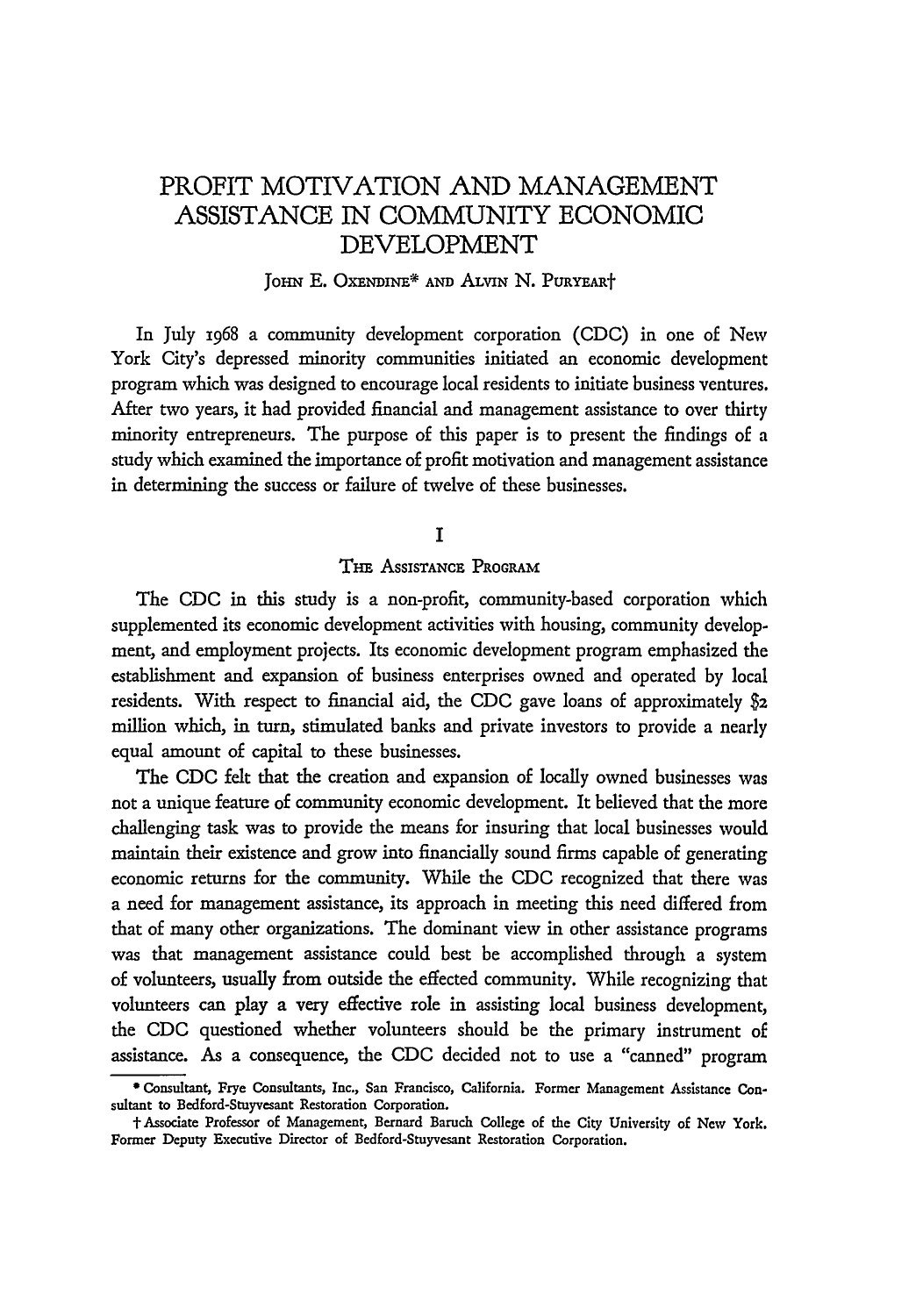which might have worked for others, adopting, instead, a "contact man" system for its management assistance effort.

Under this system each businessman was designated the client of a **CDC** contact man who was given full responsibility for helping that client until a successful business operation was established. The contact man was expected to provide a wide range of services to the client. Initial assistance was often in the form of guidance to the client in his preparation of a request for funds. Typically, the contact man then assisted the client in negotiating with a bank, obtaining a business location, and selecting equipment and machinery. In effect, he provided all services which were needed to help an entrepreneur who was starting or expanding a business. Once the doors of the business were open, the contact man increased his efforts. It was then his responsibility to insure that the enterprise would be a success and add to the economic growth of the community. Obviously, the contact man, regardless of his skills, could not solve all problems and often had to go outside of the CDC to seek specialized skills. However, under this approach, even outside assistance, whether from volunteers or paid consultants, was secured under the direction of the contact man.

# II

# THE DETERMINANTS OF SUCCESS

In order to determine the ingredients necessary to insure a successful small business operation in a depressed community, we examined thirty-two firms assisted by the CDC and then selected twelve for an intensive study. Of the twelve, two were franchise operations, six were retail and service firms, and four were manufacturing companies. In the first category were a transmission franchise and a fried chicken franchise. The retail and service firms included a uniform guard service, a photo studio, a radio and television service store, an electronics store, a men's shoe store, and a moving company. The manufacturing concerns included a plastics manufacturer, a metal fabricator, a dress manufacturer, and a handbag manufacturer.

The twelve cases suggested that many factors influence the ultimate success or failure of a new business. In order to focus on the primary determinants of successful business development, we isolated five key factors which the case studies indicated were most important. The five were:  $(i)$  the technical competence or experience of the entrepreneur; (2) the capitalization of the business; **(3)** the amount of risk incurred by each entrepreneur; (4) the motivation of the entrepreneur; and **(5)** the ability and willingness of the entrepreneur to accept management assistance.

# A. Technical Competence: **A** Panacea

At the beginning of its economic development program, the CDC believed that one key to successful community economic development was to assist individuals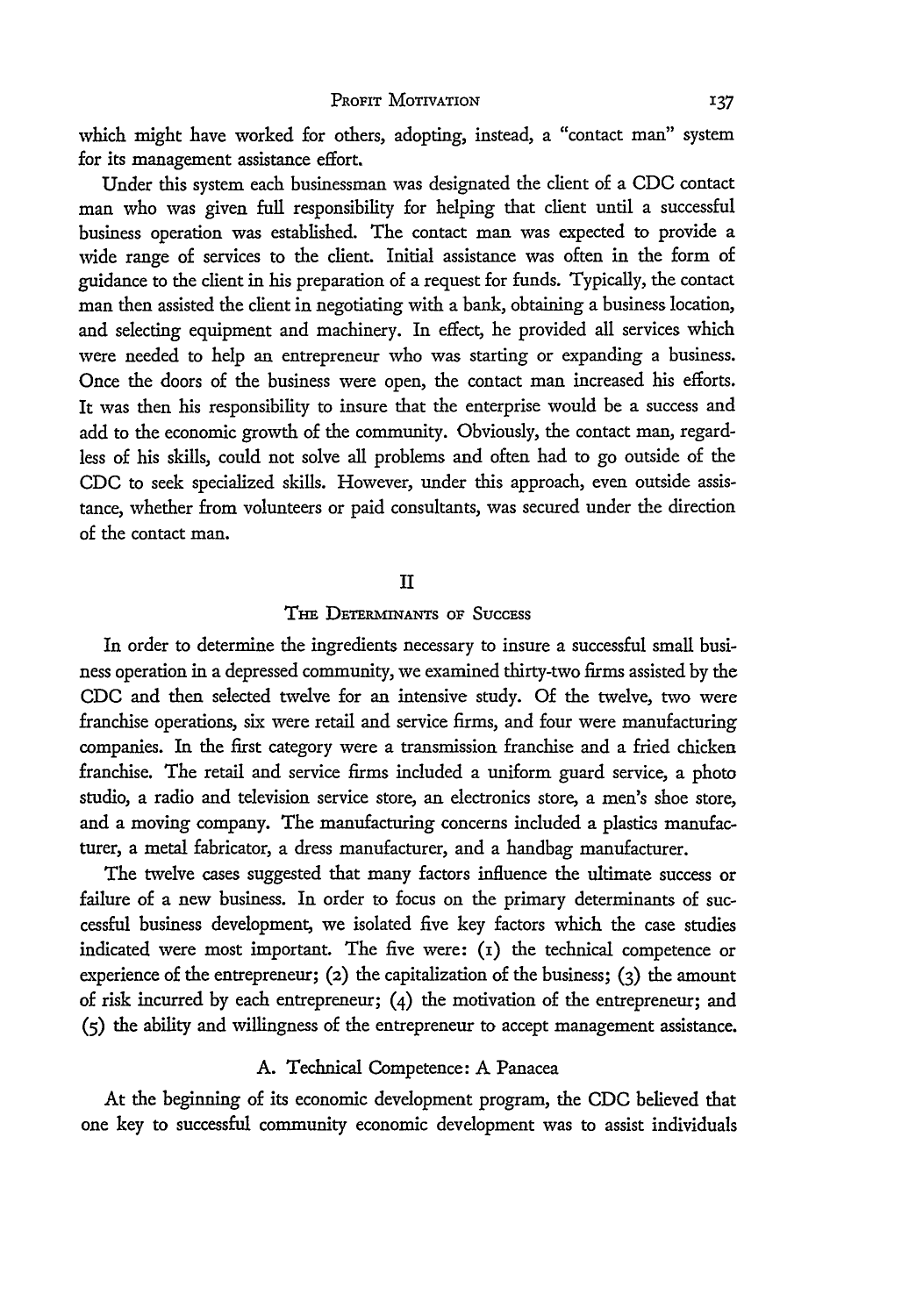possessing technical competence or experience. The following factors supported this rationale:  $(i)$  the entrepreneur would know how to provide the products or services; (2) the entrepreneur would have a working knowledge of the industry's problems and practices; (3) the entrepreneur would know the sources of supply for raw materials and methods of distribution; and  $(4)$  the entrepreneur would be able to work out start-up problems in a shorter period of time. Consequently, the majority of the persons assisted by the CDC possessed a relatively high degree of technical competence. Many of these entrepreneurs had acquired their technical experience through employment in similar enterprises or through operating marginal businesses. All six of the service and retail trade entrepreneurs had some experience in their respective fields. Of the four manufacturers, only the plastics manufacturer lacked extensive experience before receiving **CDC** assistance.

While the **CDC** believed that technical competence was essential, it also made loans to a few persons who did not have experience in their new business fields. For example, it assisted the operators of the tranmission and fried chicken franchises because it felt that these were standardized operations and that franchisor management support greatly increased chances for success. Its loan to the plastics manufacturer was to continue the business that his cousin had started. In this instance, it felt that he would be able to hire persons possessing the necessary technical competence.

If the CDC's theory about technical competence was correct, one would expect that the businesses having owners with this competence would be more successful than those without. That is, the nine businesses in which the owners had technical experience would be successful, while those three in which the owners did not have experience would be less successful. Yet, the case examples did not allow us to draw such a conclusion about the value of technical experience. We saw that only four of the businesses in which the owners had technical competence were successful. These were the uniform guard service, the radio and t.v. service store, the metal fabricator, and the handbag manufacturer. At the same time, the other five-the photo studio, the electronics store, the men's shoe store, the moving company, and the dress manufacturer-were failures. Looking at the businesses in which the owners lacked technical proficiency, we found that two of the three-the transmission franchise and the plastics manufacturerwere failures, while the third--the fried chicken franchise-was entrenched solidly in success. Thus, while the **CDC** believed that technical competence was the key to creating successful businesses, the facts did not support this belief. Instead, the experiences of these entrepreneurs showed that technical competence was not a panacea, and that certain other ingredients would have to be present if success was to be achieved. In this regard, we examined the role of capital investment since many persons theorize that adequate capital is a necessary supplement to or substitute for technical competence.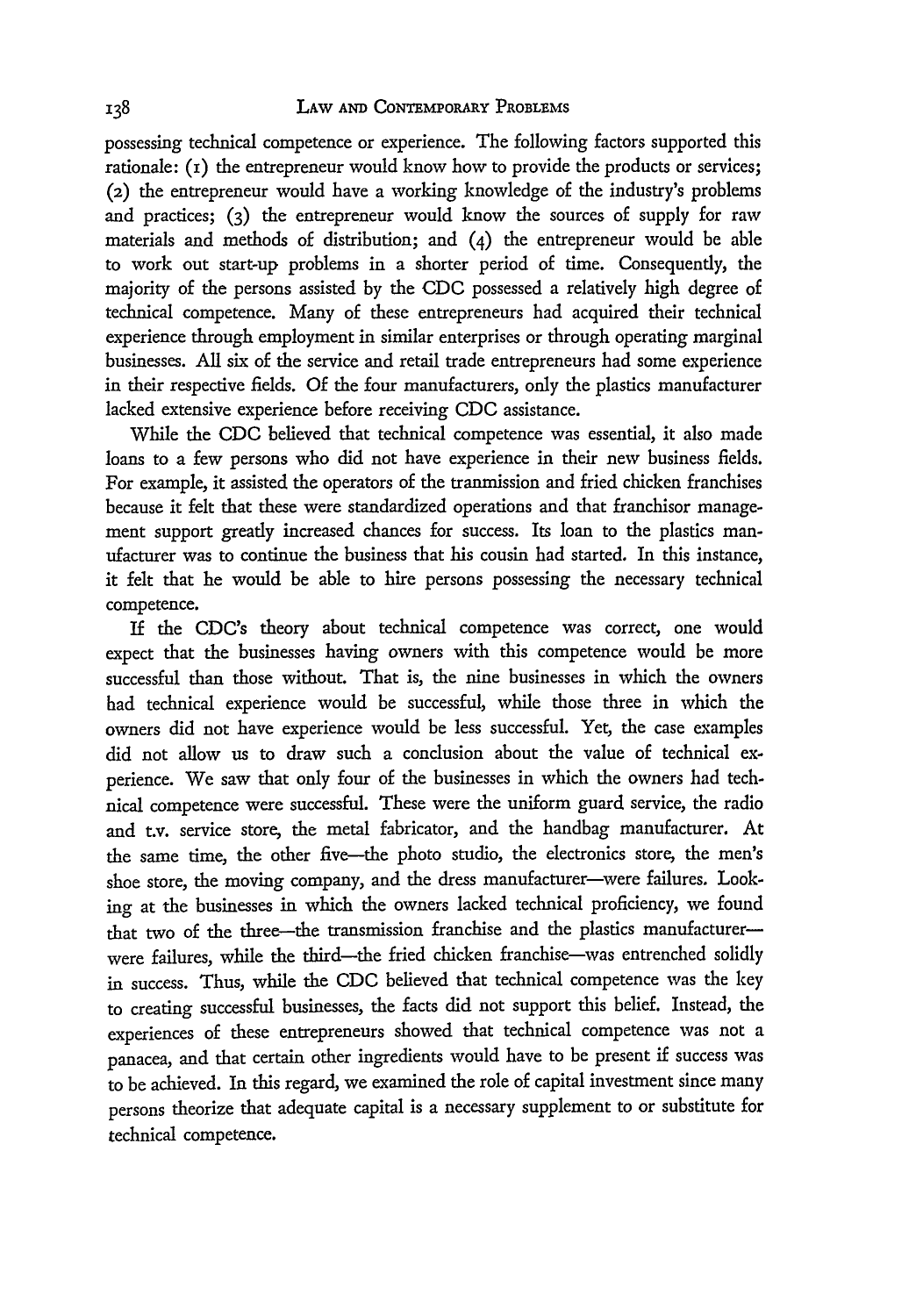#### PROFIT MOTIVATION

#### B. Money: An Enigmatic Experience

Studies of community economic development indicate that minority entrepreneurs can seldom marshal enough capital to start a business. Our analysis of owner's equity showed that twenty-seven of the thirty-two CDC assisted businesses had owner's equity of less than **\$5,000.** More important, the average capital invested by the owners of the twenty-seven was \$i,75o or only 3.6 per cent of the average capital required of \$48,o0o. While three of the thirty-two businesses had owner's equity between \$5,ooo and \$i5,ooo, the owner's average capital contribution was \$9,5oo or only 5.3 per cent of the average capital required of \$i79,5oo. Finally, the CDC assisted two businesses which had capital contributions greater than \$i5,ooo and whose stockholders raised amounts which represented a relatively high sixteen and thirty-three per cent of the total capitalization required. Except for these two, however, it is significant that the entrepreneurs of the other thirty businesses were able to contribute less than five per cent of the total capitalization their businesses required.

It should come as no surprise to the reader that depressed minority communities have a severe shortage of internal capital. While one might expect outside capital to be available for ventures which show good economic promise, this has not been the case. In fact, the absence of external capital is as acute as the absence of internal capital. So the ghetto businessman must turn to the shylock for financing, or if he is lucky, to a community development corporation.

As indicated earlier, the CDC in our study had approximately \$2 million which it utilized with the owners' small equity investments to partially capitalize the businesses. At the same time, it leveraged its funds by pursuing bank participation on each venture. Consequently, its **\$2** million coupled with the owner's investment and bank loans provided sufficient capital for the thirty-two businesses. The initial capital positions of the twelve case studies indicate the distribution and importance of this funding.

The two franchises had a total capitalization of \$97,400, \$36,4oo of which came from the **CDC,** \$57,5o0 from other lending institutions and only \$3,5oo from the owners. In both cases this was ample funding for the two operations. Yet one failed, while the other succeeded. The six retail and service firms also had adequate capitalization, although primarily because of assistance from the CDC and lending institutions. Of the total funding of **\$232,352** for the six firms, the CDC provided  $$172,900$ , lending institutions  $$51,252$ , and the owners but \$8,200. In three casesthe uniform guard service, the photo studio, and the radio and t.v. service store-the CDC provided \$89,5oo or ninety-six per cent of the total capitalization, a very high figure. Regardless of the "funding mix," the fact remains that each of the six was financed adequately, and that four of the six failed, while only two succeeded. Finally, a similar pattern existed with the manufacturing operations. While the lending institutions provided \$162,338 to the four operations,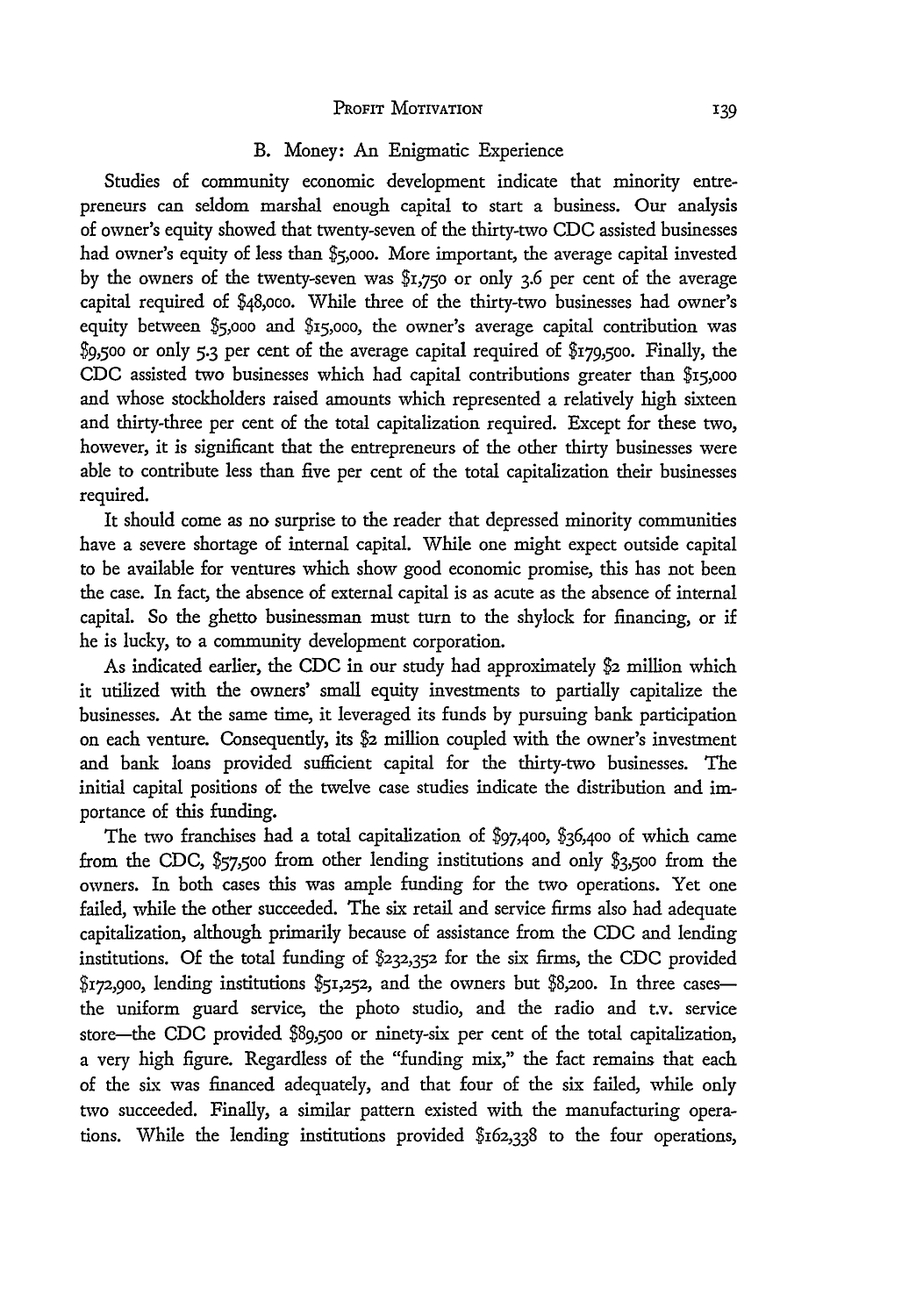the CDC was the primary financier, supplying **\$594,530** or about seventy-five per cent of their total funds. Again two of the four were unsuccessful despite the fact that they received adequate funding from the CDC and the lending institutions.

Thus, although the CDC had limited funds, it was able to generate sufficient funds for all of the businesses it assisted. Yet of the twelve businesses, seven failed, including five of the nine in which the owners were also technically competent. While the CDC, the community, and the entrepreneurs believed that money could solve almost all problems, they learned that money and technical competence are not enough in themselves to guarantee success.

#### C. Risk: The Unconscious Persuader

In deciding among business alternatives in which to invest, it is important that funds not be given too freely, lest they defeat their primary purpose-to generate profits. Economists argue that the level of profits should be commensurate with the level of risk. In the absence of risk, one may no longer be concerned with profitability and funds may be used injudiciously for non-economic goals, thereby decreasing scarce pockets of capital. However, despite acceptance of this principle, the CDC did not include a risk factor in its financial assistance program. The evidence indicated clearly that most of its financial assistance was given consciously on a risk-free basis.

So far we have seen that the entrepreneurs of the six service and retail firms possessed a relatively high degree of technical competence and had sufficient funds to create profitable businesses. Furthermore, three of the four owners of manufacturing firms also had technical experience and sufficient funding. Finally, though the owners of the two franchises and one of the manufacturing companies did not possess this same degree of technical competence, they, too, received sufficient financial resources. Therefore, the question remains, Why did seven of twelve fail? Moreover, what accounts for five failures in cases where the entrepreneurs received sufficient financial assistance *and* had technical competence? Perhaps the failures of both the technically proficient and non-proficient can be explained by an *absence* of financial risk.

The case studies showed that only two of the nine entrepreneurs who had technical competence assumed any measurable amount of financial risk in starting their businesses. In this regard, it should be pointed out that all of the CDC loans were made to corporate entities, with the owners of the corporations having no legal obligations for the loan repayment. The best examples of absence of risk are found in the owners of the uniform guard service, the photo studio, and the radio and t.v. service store, all of whom not only received interest-free CDC loans, but in addition, had no bank financing for which they were liable personally. Equally important, they all had marketable skills which guaranteed them employment in the event that their businesses failed.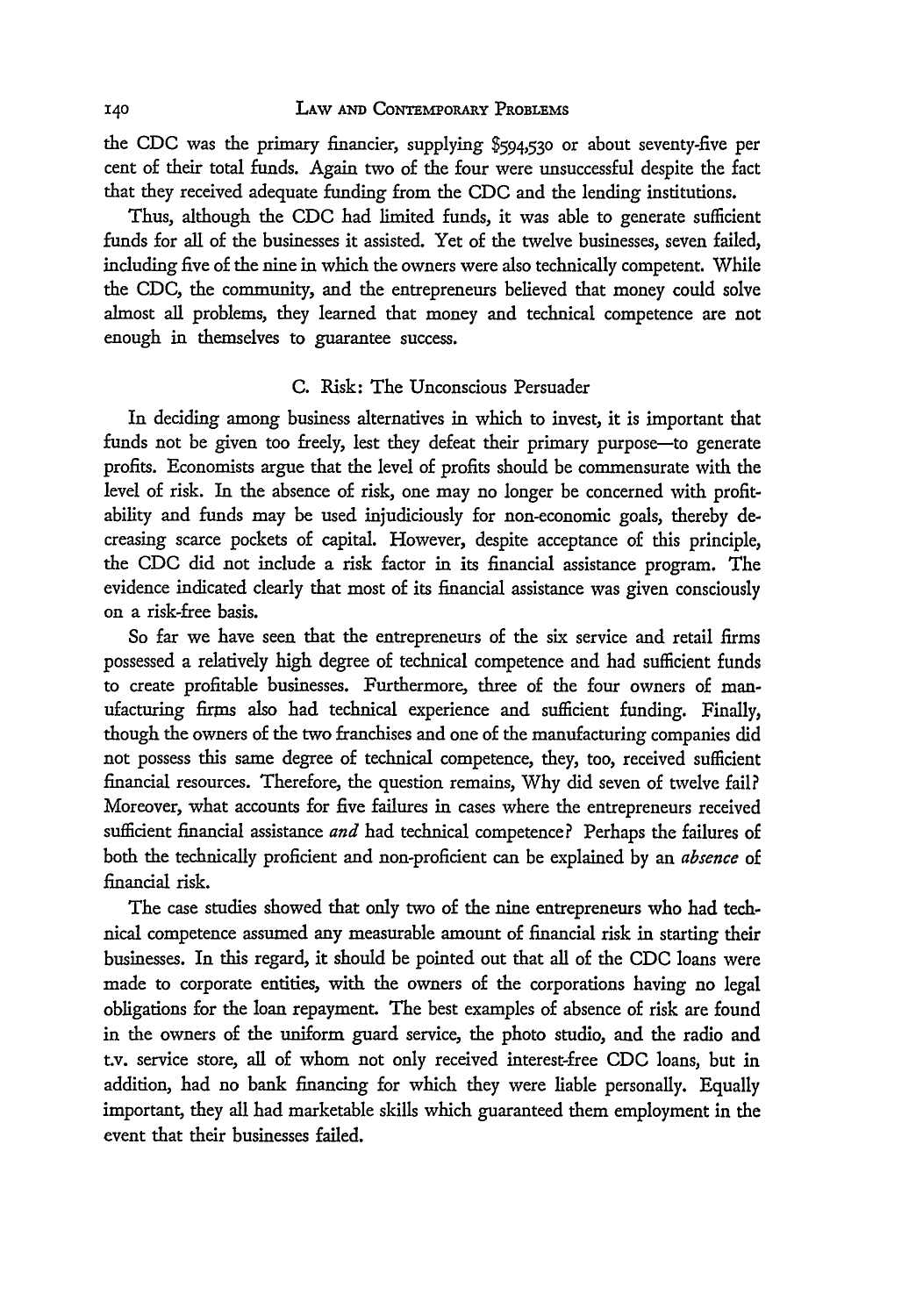#### PROFIT MOTIVATION

**A** step removed from these with respect to degree of risk were the partners of the moving company, the handbag manufacturer, the dress manufacturer, and the metal fabricator. Although they were liable personally for bank loans, there was little risk since each of the four firms had collateralized loans secured by equipment, the value of which more than offset the owners' personal liabilities. Finally, only two of the technically proficient entrepreneurs were vulnerable in that their bank loans were not covered fully by capital assets. The owner of the electronics store had borrowed from a commercial bank to supplement his **CDC** loan. Though he had repaid some of this obligation before his store closed, the equipment which remained did not offset fully his liability to the bank. Similarly, the men's shoe store owner did not have sufficient assets to offset his \$21,5oo bank loan. As a matter of fact, the store's fixtures and inventory were valued at only **\$5,000,** thereby placing a relatively large amount of risk on the owner.

**Of** the three entrepreneurs who did not possess technical competence at the outset, only one-the plastics manufacturer-was completely free of risk. While he received \$29,500 from lending institutions, it was more than offset by \$100,000 in plant machinery. The other two owners in this category-the transmission franchisee and the fried chicken franchisee-both had risk. Because the bank loan to the former was not offset fully by the value of the machinery and equipment remaining in his transmission shop, he stood to suffer from a business failure. The latter, because of heavy debt financing, was also in a very vulnerable position. Not only was he personally liable to lending institutions for \$40,000, but in addition, his chicken shop had little in capital assets as offsetting security. Thus, only three of the twelve owners faced a degree of risk likely to cause them to sustain personal financial losses.

In several of the cases, we found that lack of risk permitted or even *encouraged* the entrepreneurs to be unconcerned about the futures of their enterprises. Such cases illustrate clearly what happens to entrepreneurs who have sufficient money and technical competence, but who have nothing at stake in the event of failure. Had these entrepreneurs been liable for their investments to the extent of their personal and future assets, they might have exercised more protection for the assets of the business. Or they might have chosen not to go into business at all, in which case the risk factor would have served to select individuals committed totally to running successful ventures.

The case study revealed, however, several instances in which owners *did not* neglect their entrepreneurial duties even though they made small investments and had no personal risks. Do such cases indicate that in lieu of risk, entrepreneurs will be successful if, for example, they are willing to work long hours as did the handbag manufacturer and fried chicken franchisee? Certainly long hours are laudable, but do they explain success? Probably not, since it seems unreasonable to define *risk-free, but successful,* entrepreneurs in terms of hard work alone.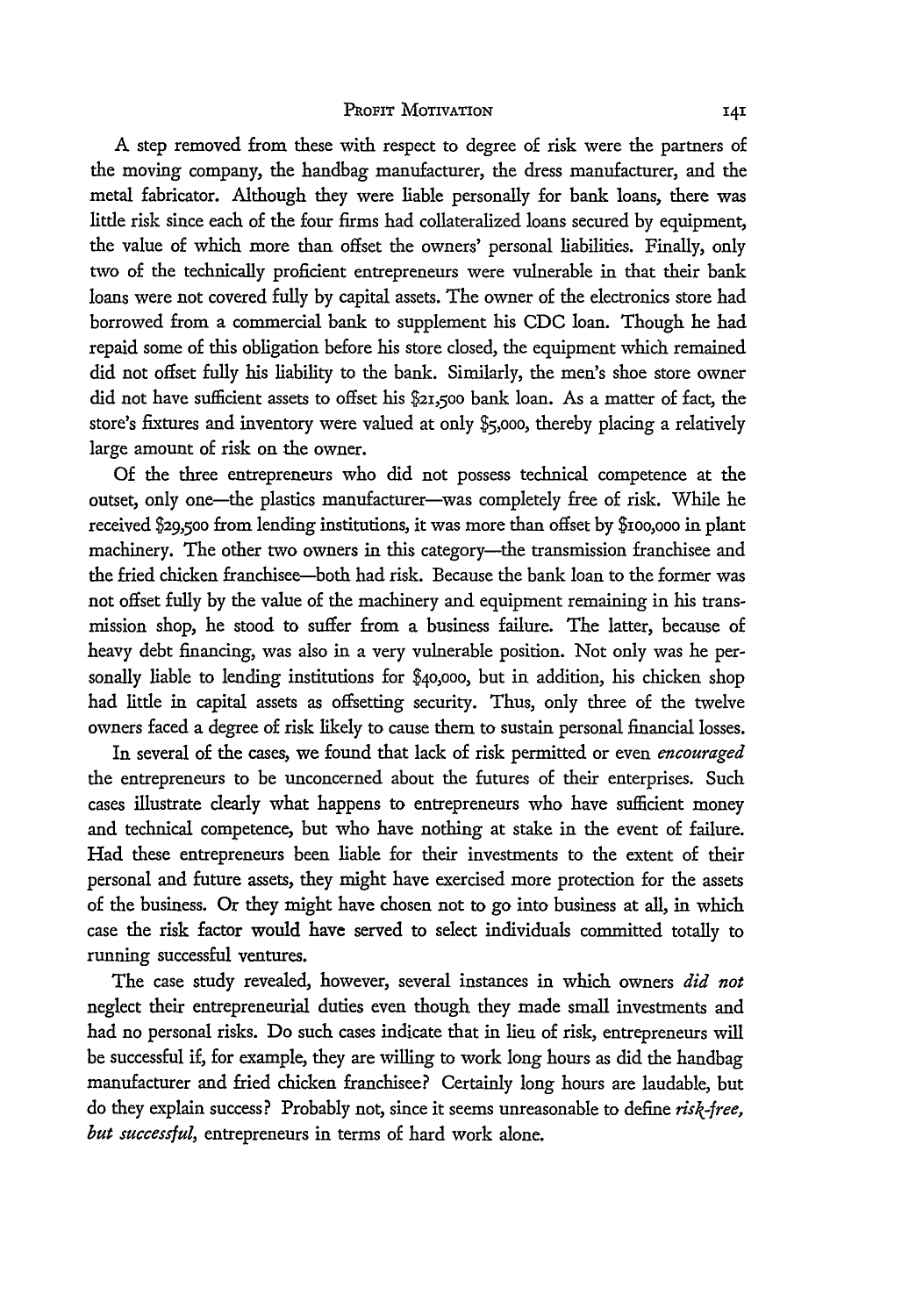#### III

#### **THE ROLES OF MOTIVATION AND MANAGEMENT ASSISTANCE**

# A. Motivation: Mover of Men

Motivation is an intangible quality which makes an individual want to succeed, no matter what the cost. One might view it as a creative dissatisfaction which forces a man not to accept his lot but to seek new levels of achievement. Regardless of a definition of motivation, it became clear from the twelve cases that it was a key ingredient in business success. Unanswered was how "motivation" is translated into successful business operations. "Wanting to succeed," "wanting to go into business," or "sebking levels of achievement" does not insure success. The evidence in the cases suggested that if the entrepreneur was to be successful, his motivation had to be directed toward business goals. And the most basic of all business goals is profitability. Therefore, essential for the successful development of a business are entrepreneurs characterizd by a high degree of *profit motivation.* The twelve cases illustrated that profit motivation was present in the operators of the successful ventures, and absent in the operators of the failures.

The contrast in the two franchisees, for example, was most evident in their respective views of the ultimate objectives of the businesses, and accounted largely for the success of the fried chicken franchise and the failure of the transmission franchise. While the owner of the former committed himself totally to making his business a financial success, the owner of the latter spent insufficient time at his enterprise, did not utilize the management advice he received, and demonstrated that he was not interested in making his enterprise financially successful. The case for profit motivation was also evident in the experiences of the six service and retail firms. Although all of these entrepreneurs possessed sufficient experience and capitalization, only two of the six were successful. As with the franchise operations, it was clear that an essential element in determining the success of each was their owners' high motivations toward the goal of profits. The importance of profit motivation was made clear again in the case studies of the manufacturers assisted by the CDC. The metal fabricator and the handbag manufacturer possessed a high degree of profit motivation, while the unsuccessful owners reached their goals by "being in business," not by showing a profit. The divergence between these two views is wide enough to show that the profitability goal was a key determinant of success.

Thus a significant difference between the two groups-the successful and the unsuccessful-was the level of their commitment to the goal of profitability. This was reflected in the entrepreneurs' willingness to put forth the effort necessary to guide their firms to profitable positions, regardless of other-often personal-considerations. The cases illustrated that while technical proficiency, money, and risks contributed toward success, they had to be supplemented by profit motivation. Yet, all of these were useless without a vehicle to give them proper direction. This vehicle was managerial skill.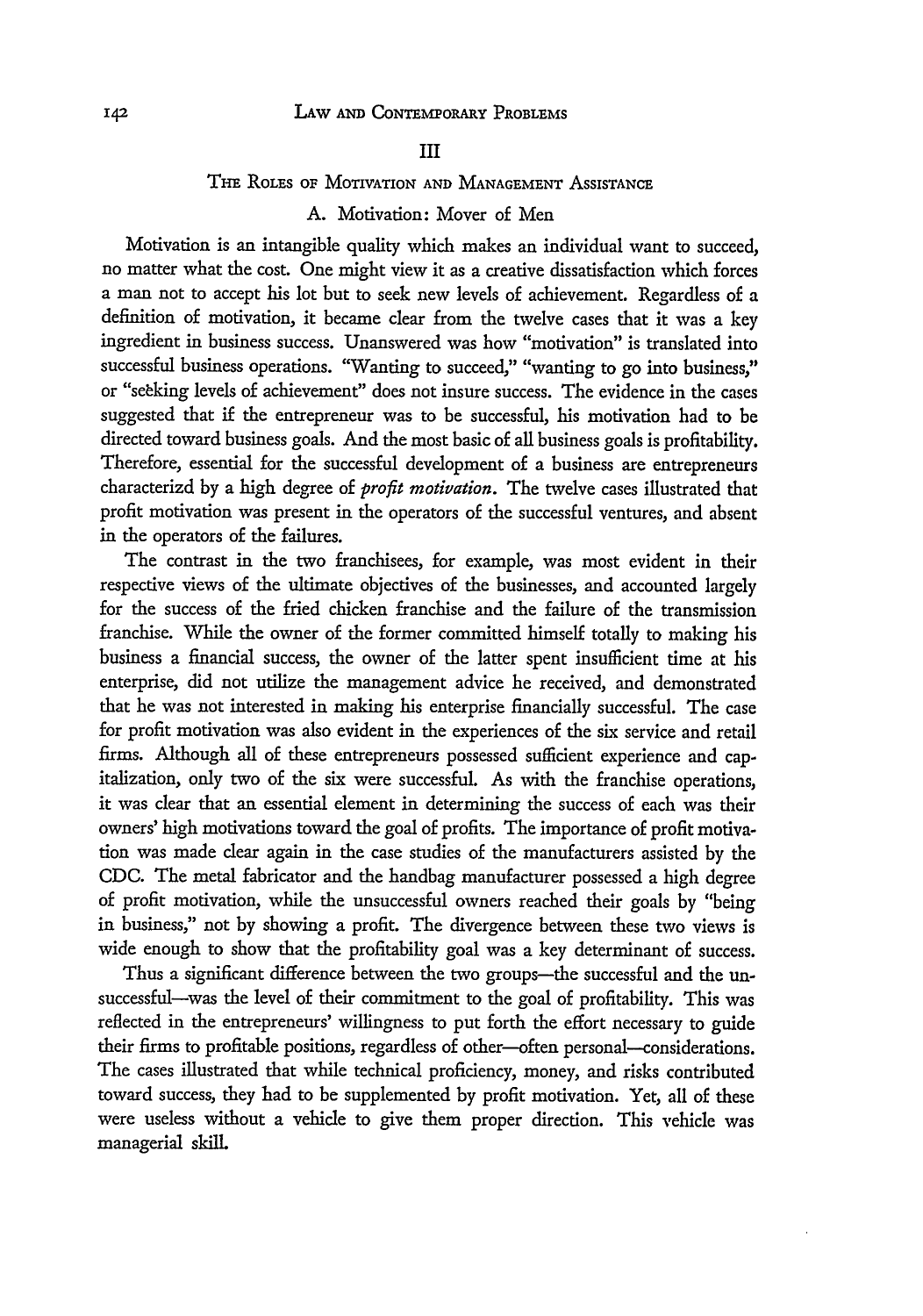## PROFIT MOTIVATION

#### B. Management: The Essential Ingredient

In the twelve case studies we found that a variety of conditions existed with respect to each business and each entrepreneur. This was especially true in correlating success to technical ability, financing, and risk. Though all twelve firms were funded adequately, the degree of success of each was not related directly to the experience of the entrepreneur or the potentiality of a personal loss to him. In fact, the only consistent ingredient with respect to success was that the five successful entrepreneurs had a high degree of motivation toward achievement of profitability, while it was absent in the seven unsuccessful owners. Implicit in the cases was the notion that, in addition to profit motivation, the successful firms were also characterized by a pattern of good business management.

The CDC's experience showed that management may take one of two forms, enlightened or unenlightened. The unenlightened manager was incapable of giving overall direction and coordination to his business. Moreover, he was unable to see the necessity of supplementing his abilities with the skills needed to develop a profitable enterprise. Of even greater significance, the unsuccessful manager was not *motivated* sufficiently to even accept the management assistance provided through the CDC's "contact man" system. Thus, the unenlightened manager did not recognize the need to supplement his skills even when the assistance was available and given within an organized structure.

In this regard, an analysis of the twelve cases indicated clearly that the seven unsuccessful owners, in addition to lacking profit motivation, were also unenlightened. In looking at the management experiences of the five technically proficient owners who failed, one might have argued that their prior experiences should have prepared them to operate a business. This was not the case since their technical experiences could not overcome their management deficiencies. More important, these entrepreneurs also refused to accept any management assistance from the CDC. And the refusal to accept management advice does not limit itself to entrepreneurs who possess technical proficiency. Unfortunately, the owners of companies without this technical experience were also unreceptive. The transmission franchisee and the plastics manufacturer failed because they were deficient in both technical competence and management skills. In both cases the entrepreneurs did not accept the free management assistance made available by the CDC and others.

Despite such instances, there are cases-including the five successful firms in this study-where the CDC management assistance effort bore fruit. However, it should be recognized that in such cases, the owners were *motivated* to accept and use fully such assistance. Thus, the *enlightened* manager's capacity to give overall direction and coordination to the business resulted from his supplementing his management skills with the management assistance of an outsider who provides council.

If a businessman practices good management skills, or if he is willing to utilize